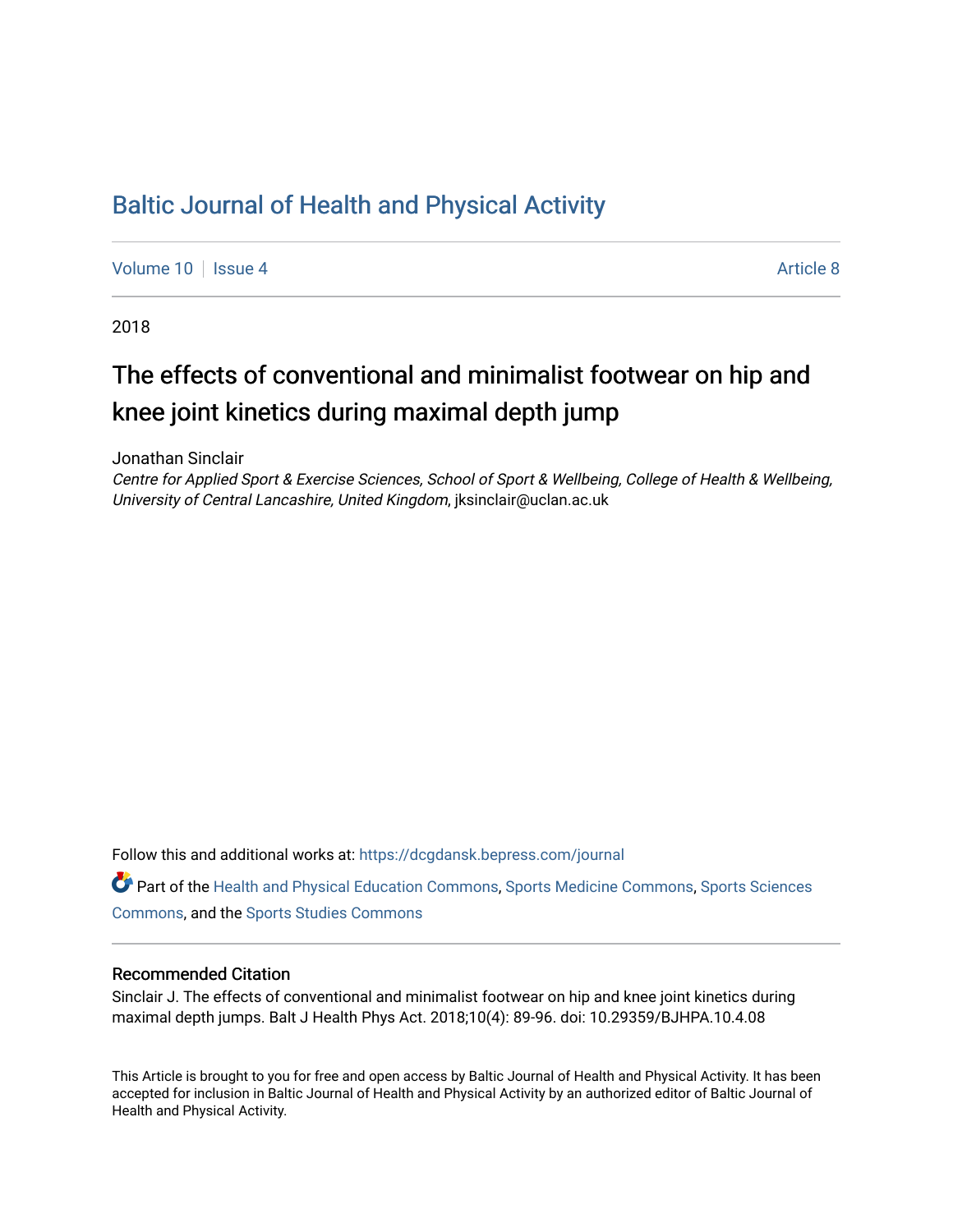# **The effects of conventional and minimalist footwear on hip and knee joint kinetics during maximal depth jumps**

#### **Jonathan Sinclair**

**A** Study Design **B** Data Collection **C** Statistical Analysis **D** Data Interpretation **E** Manuscript Preparation **F** Literature Search

**Authors' Contribution:**

**G** Funds Collection

Centre for Applied Sport & Exercise Sciences, School of Sport & Wellbeing, College of Health & Wellbeing, University of Central Lancashire, United Kingdom

| abstract                     |                                                                                                                                                                                                                                                                                                                                                                                                                                                                                                                                                                                    |
|------------------------------|------------------------------------------------------------------------------------------------------------------------------------------------------------------------------------------------------------------------------------------------------------------------------------------------------------------------------------------------------------------------------------------------------------------------------------------------------------------------------------------------------------------------------------------------------------------------------------|
|                              | <b>Background:</b> The aim of the current investigation was to examine the effects of minimalist and conventional footwear<br>on the loads experienced by the hip and knee joints during the depth jump.                                                                                                                                                                                                                                                                                                                                                                           |
| <b>Material and methods:</b> | Ten male participants performed depth jumps onto a force platform in each footwear condition.<br>Kinematics of the lower extremities were also quantified using an eight-camera infra-red motion<br>capture system, allowing hip and knee kinetics to be calculated. Differences between footwear were<br>tested using paired samples t-tests.                                                                                                                                                                                                                                     |
| Results:                     | Peak hip and knee joint forces were found to be significantly larger in minimalist (hip = $4.62 \&$ knee<br>$=$ 4.74 BW) in comparison to conventional footwear (hip = 4.39 & knee = 4.46 BW). At the hip,<br>average and instantaneous load rates were significantly greater in conventional (average = $64.14 \text{ }\&$<br>instantaneous = $234.06$ BW/s) compared to minimalist (average = $44.43$ & $200.80$ BW/s) footwear. At<br>the knee instantaneous load rate was significantly larger in conventional (265.55 BW/s) compared to<br>minimalist (198.07 BW/s) footwear. |
| <b>Conclusions:</b>          | Given that the load rate is advocated as a more clinically meaningful measure of injury risk the current<br>study shows that minimalist footwear may be most appropriate for those who are susceptible to hip and<br>knee pathologies.                                                                                                                                                                                                                                                                                                                                             |
|                              | <b>Key words:</b> depth jump, footwear, tibiofemoral, hip.                                                                                                                                                                                                                                                                                                                                                                                                                                                                                                                         |

#### **article details**

|                               | Article statistics: Word count: 2,087; Tables: 2; Figures: 2; References: 30                                                                                                                                                                                                                                                                                                                                                                                                                                                                                                                                                                                                                                                                                                                                                                                  |  |  |  |
|-------------------------------|---------------------------------------------------------------------------------------------------------------------------------------------------------------------------------------------------------------------------------------------------------------------------------------------------------------------------------------------------------------------------------------------------------------------------------------------------------------------------------------------------------------------------------------------------------------------------------------------------------------------------------------------------------------------------------------------------------------------------------------------------------------------------------------------------------------------------------------------------------------|--|--|--|
|                               | Received: April 2016; Accepted: July 2018; Published: December 2018                                                                                                                                                                                                                                                                                                                                                                                                                                                                                                                                                                                                                                                                                                                                                                                           |  |  |  |
|                               | Full-text PDF: http://www.balticsportscience.com                                                                                                                                                                                                                                                                                                                                                                                                                                                                                                                                                                                                                                                                                                                                                                                                              |  |  |  |
| Copyright                     | © Gdansk University of Physical Education and Sport, Poland                                                                                                                                                                                                                                                                                                                                                                                                                                                                                                                                                                                                                                                                                                                                                                                                   |  |  |  |
| Indexation:                   | Celdes, Clarivate Analytics Emerging Sources Citation Index (ESCI), CNKI Scholar (China National Knowledge<br>Infrastructure), CNPIEC, De Gruyter - IBR (International Bibliography of Reviews of Scholarly Literature in<br>the Humanities and Social Sciences), De Gruyter - IBZ (International Bibliography of Periodical Literature in<br>the Humanities and Social Sciences), DOAJ, EBSCO - Central & Eastern European Academic Source, EBSCO -<br>SPORTDiscus, EBSCO Discovery Service, Google Scholar, Index Copernicus, J-Gate, Naviga (Softweco, Primo<br>Central (ExLibris), ProQuest - Family Health, ProQuest - Health & Medical Complete, ProQuest - Illustrata: Health<br>Sciences, ProQuest - Nursing & Allied Health Source, Summon (Serials Solutions/ProQuest, TDOne (TDNet),<br>Ulrich's Periodicals Directory/ulrichsweb, WorldCat (OCLC) |  |  |  |
| <b>Fundina:</b>               | This research received no specific grant from any funding agency in the public, commercial, or not-for-profit<br>sectors.                                                                                                                                                                                                                                                                                                                                                                                                                                                                                                                                                                                                                                                                                                                                     |  |  |  |
| <b>Conflict of interests:</b> | Author has declared that no competing interest exists.                                                                                                                                                                                                                                                                                                                                                                                                                                                                                                                                                                                                                                                                                                                                                                                                        |  |  |  |
| <b>Corresponding author:</b>  | Corresponding author: Jonathan Sinclair PhD, Centre for Applied Sport and Exercise Sciences, School of Sport &<br>Wellbeing, College of Health & Wellbeing, University of Central Lancashire, Preston, Lancashire, UK, PR1 2HE; e-mail:<br>jksinclair@uclan.ac.uk.                                                                                                                                                                                                                                                                                                                                                                                                                                                                                                                                                                                            |  |  |  |
| <b>Open Access License:</b>   | This is an open access article distributed under the terms of the Creative Commons Attribution-Non-commercial<br>4.0 International (http://creativecommons.org/licenses/by-nc/4.0/), which permits use, distribution, and<br>reproduction in any medium, provided the original work is properly cited, the use is non-commercial and is<br>otherwise in compliance with the license.                                                                                                                                                                                                                                                                                                                                                                                                                                                                          |  |  |  |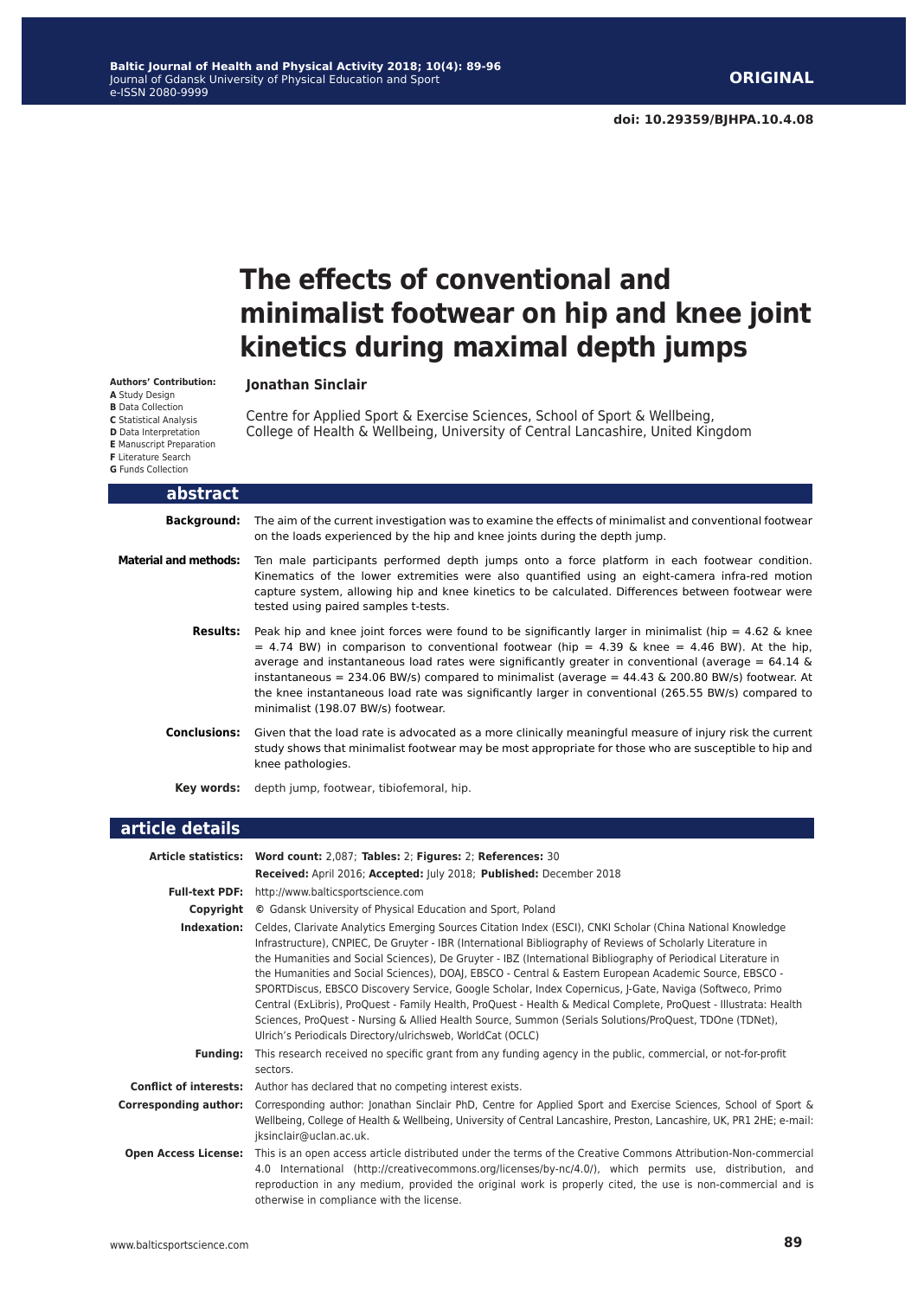## **introduction**

Plyometrics are used extensively by both recreational and competitive athletes as a means of improving their strength and power [1]. Plyometric activities feature an initial eccentric muscle action which is followed immediately by a concentric contraction [2]. Training using plyometrics has been shown to mediate neuromuscular adaptations to the myotatic reflex, elasticity of muscle and the Golgi tendon organ [3]. The eccentric phase of plyometric activities stimulates the myotatic reflex which allows further recruitment of motor units during the subsequent concentric muscle action [4]. The series and parallel muscle elements are also able to accumulate eccentric strain energy, which generates additional force provided the concentric muscle contraction follows in a sufficiently short time frame [4]. Finally, although the Golgi tendon organs have a protective mechanism which shields against very high tensile loads, plyometric training has been shown to promote Golgi tendon desensitization whereby the muscles elastic components are able to experience greater eccentric lengthening [5]. Plyometric training has been shown to mediate improvements in a range of functional sports tasks  $[6-13]$ .

However, despite the positive performance alterations associated with this training modality, plyometric activities, such as depth jumping, are associated with rapid decelerations which generate large transient forces [14]. Thus the loading imposed upon specific musculoskeletal structures has been linked to the aetiology of lower extremity injuries [14]. Jump landing actions have been associated with a number of pathologies, with hip and knee pain [15, 16] being amongst the most common injuries related to plyometric activities. Hip and knee pain are common chronic pathologies in athletic populations [17] and their specific aetiology is linked to habitual and excessive joint loading [18, 19]. Hip and knee joint disorders are thus strongly associated with high impact activities, such as depth jumping.

In recent years there has been a shift in footwear selection, with more and more athletes now choosing to perform their activities in minimalist footwear, and plyometric training is no exception [20]. Minimalist footwear is now very popular and has received considerable attention in footwear biomechanics literature [21]. There is only very limited research which has examined the effects of minimalist footwear during plyometric activities, such as depth jumping. LaPorta et al. [22] showed that no significant differences in peak power production and jump height were evident between barefoot, minimalist and conventional footwear during the depth jump. Sinclair et al. [20] investigated the effects of minimalist, conventional and energy return footwear on the kinetics and kinematics of depth jumping. They showed that in minimalist footwear, average and instantaneous loading rate were significantly lower but that jump height was also significantly reduced. Finally, Sinclair et al. [23] examined the effects of minimalist and conventional footwear on patellofemoral and Achilles tendon loads during the depth jump. Their findings showed that whilst no differences were evident in Achilles tendon kinetics, minimalist footwear significantly reduced patellofemoral loading.

There is currently a paucity of information regarding the influence of minimalist footwear on the loads experienced by the hip and knee joints during plyometric activities. Thus the effects of different footwear on the loads experienced by the hip and knee joints remain unknown. The aim of the current investigation was, therefore, to determine the effects of minimalist and conventional footwear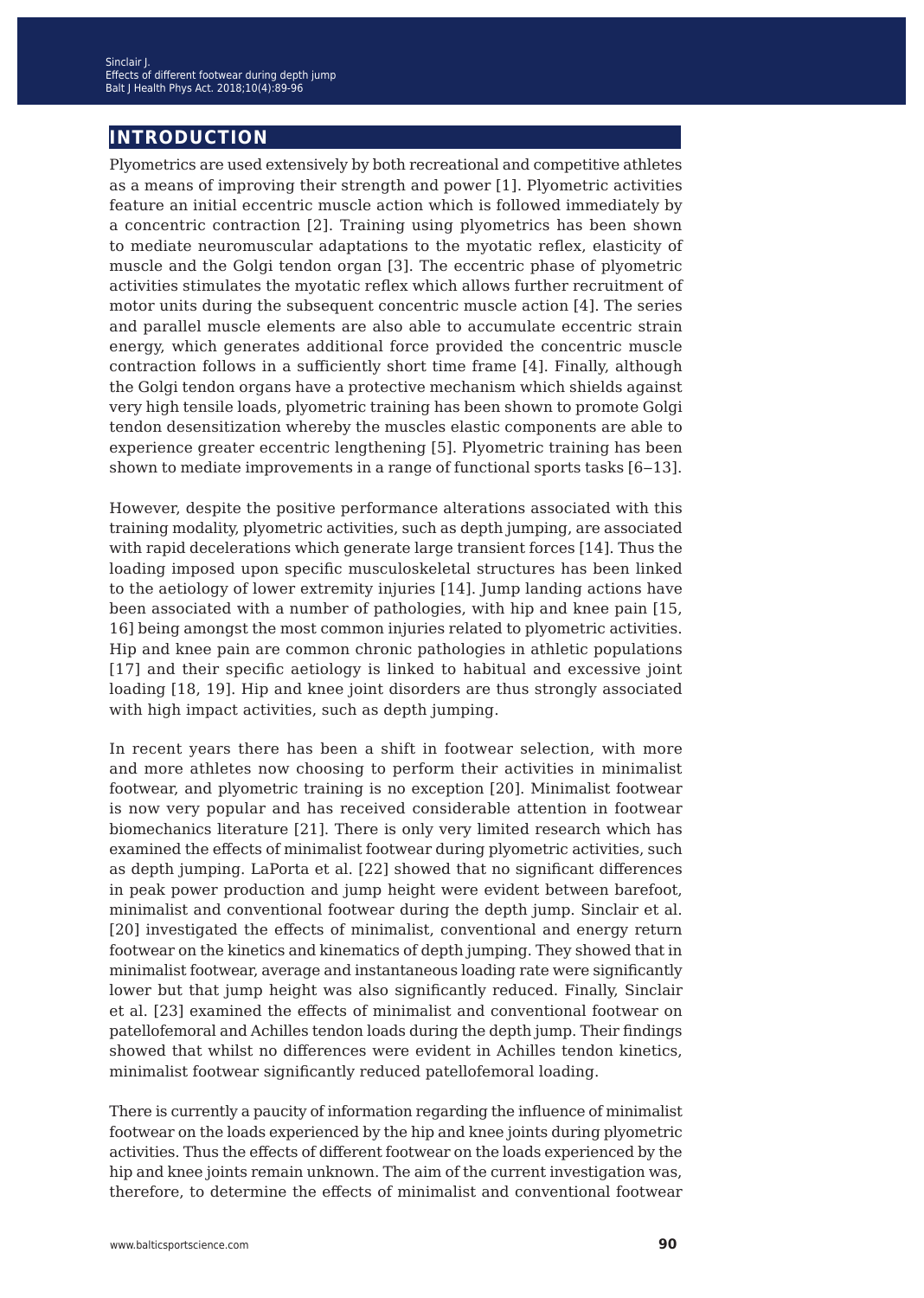on the loads experienced by the hip and knee during the depth jump. An investigation such as this may give important information with regards to the effects of different footwear during plyometric activities.

## **material and methods**

#### **participants**

Ten male participants (age  $21.56 \pm 3.25$  years; height  $1.74 \pm 0.08$  m; mass  $69.56 \pm 5.45$  kg) took part in the current study. Participants were university 1st or 2nd team level athletes who currently utilized plyometric drills as part of their training. Approval for this work was acquired from the university ethics committee, and each participant provided written informed consent.

#### **footwear**

The footwear used during this study consisted of conventional (New Balance 1260 v2) and minimalist footwear (Vibram five-fingers, ELX, shoe size 8–10 in UK men's sizes).

#### **procedure**

This investigation examined hip and knee (tibiofemoral) joint kinetics during the stance phase of the depth jump, i.e. the duration over which the foot was in contact with the ground. Participants completed five depth jumps in each footwear condition, landing with their dominant (right) limb onto a piezoelectric force platform (Kistler, Kistler Instruments Ltd., Alton, Hampshire). Participants jumped from a 0.4 m box placed 0.3 m in front of the platform [20], which captured kinetic data at 1000 Hz. The stance phase initiated at the instance of foot contact and ended at the time of foot take-off. This was quantified as the duration over which >20 N of vertical force was applied to the platform. To avoid any sequence effects the order in which participants performed in each footwear was randomized. Kinematic information was collected at a capture rate of 250 Hz using an eight-camera motion analysis system (Qualisys Medical AB, Goteburg, Sweden).

The lower extremities were defined using the calibrated anatomical systems technique [24]. To delineate the segment co-ordinate axes of the right foot, shank and thigh, retroreflective markers were placed unilaterally onto the 1st metatarsal, 5th metatarsal, calcaneus, medial and lateral malleoli, medial and lateral epicondyles of the femur. To define the pelvis segment further markers were positioned onto the anterior (ASIS) and posterior (PSIS) superior iliac spines. Carbon fibre tracking clusters were positioned onto the shank and thigh segments. The foot was tracked using the 1st metatarsal, 5th metatarsal and calcaneus markers and the pelvis using the ASIS and PSIS markers. The centres of the ankle and knee joints were delineated as the mid-point between the malleoli and femoral epicondyle markers [25, 26], whereas the hip joint centre was obtained using the positions of the ASIS markers [27]. Static calibration trials were collected in each footwear allowing for the anatomical markers to be referenced in relation to the tracking markers/clusters. The Z (transverse) axis was oriented vertically from the distal segment end to the proximal segment end. The Y (coronal) axis was oriented in the segment from posterior to anterior. Finally, the X (sagittal) axis orientation was determined using the right hand rule and was oriented from medial to lateral.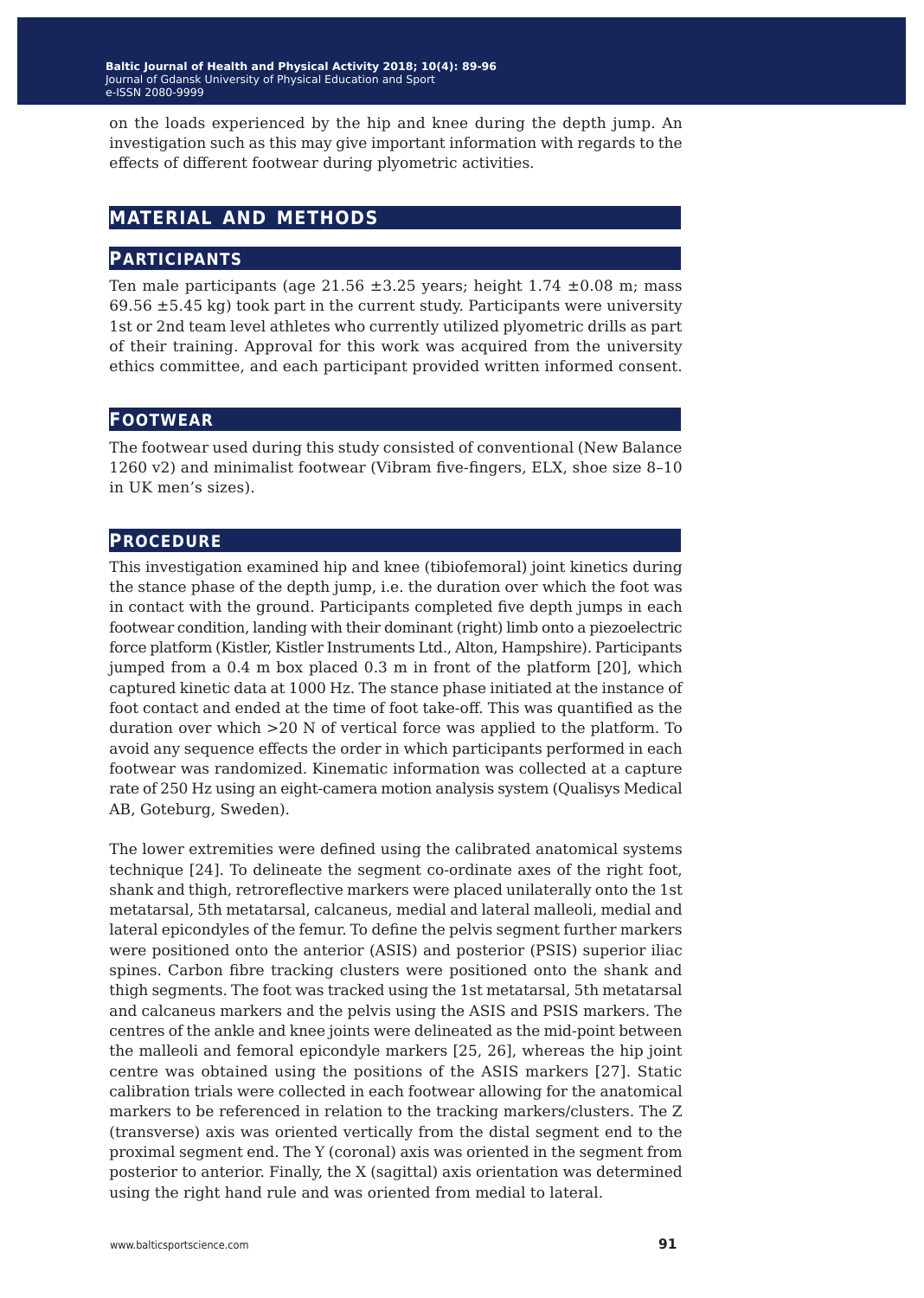#### **processing**

Dynamic kinematic trials were digitized using Qualisys Track Manager software and then exported as C3D files into Visual 3D (C-Motion, Germantown, MD, USA). Ground reaction force and kinematic data were smoothed using cut-off frequencies of 50 and 10 Hz using a low-pass Butterworth 4th order zero lag filter.

Hip and knee kinetics were computed using Newton-Euler inverse-dynamics. To quantify joint forces anthropometric data, ground reaction forces and angular kinematics were used. The net joint forces were normalized by dividing the values by each participant's bodyweight (BW). Knee contact stress (MPa) was calculated as a function of the contact force integrated over the tibiofemoral contact area. The contact area was determined by fitting a polynomial curve to the data of Shiramizu et al. [28].

In addition, total hip and knee impulse were calculated (BW·s) by multiplying the mean contact force by the stance time. Finally, hip and knee joint average and instantaneous load rates (BW/s) were also quantified. The average load rate was calculated as a function of the change in force from initial contact to peak force divided by the duration over which the force occurred, and instantaneous load rate as the peak increase in force between adjacent data points.

#### **statistical analysis**

Differences in hip and knee joint kinetics as a function of footwear was examined using paired samples t-tests with statistical significance accepted at the P < 0.05 level. All statistical analyses were conducted using SPSS v22.0 (SPSS Inc., Chicago, USA).

#### **results**

Figures 1 and 2 present the hip and knee joint kinetics as a function of footwear and Tables 1 and 2 show discrete hip and knee kinetic parameters. The results indicate that the experimental footwear significantly influenced both hip and knee kinetics during the depth jump.

#### **hip kinetics**

Peak hip force was shown to be significantly (t  $(9) = 4.06$ , P < 0.05) larger in minimalist footwear (Figure 1; Table 1). In addition, the hip average (t (9)  $= 3.12, P < 0.05$  and instantaneous (t (9) = 7.28, P < 0.05) load rate were shown to be significantly larger in conventional footwear (Table 1).



Fig. 1. Hip joint kinetics as a function of footwear (black = minimalist  $\&$  grey = conventional)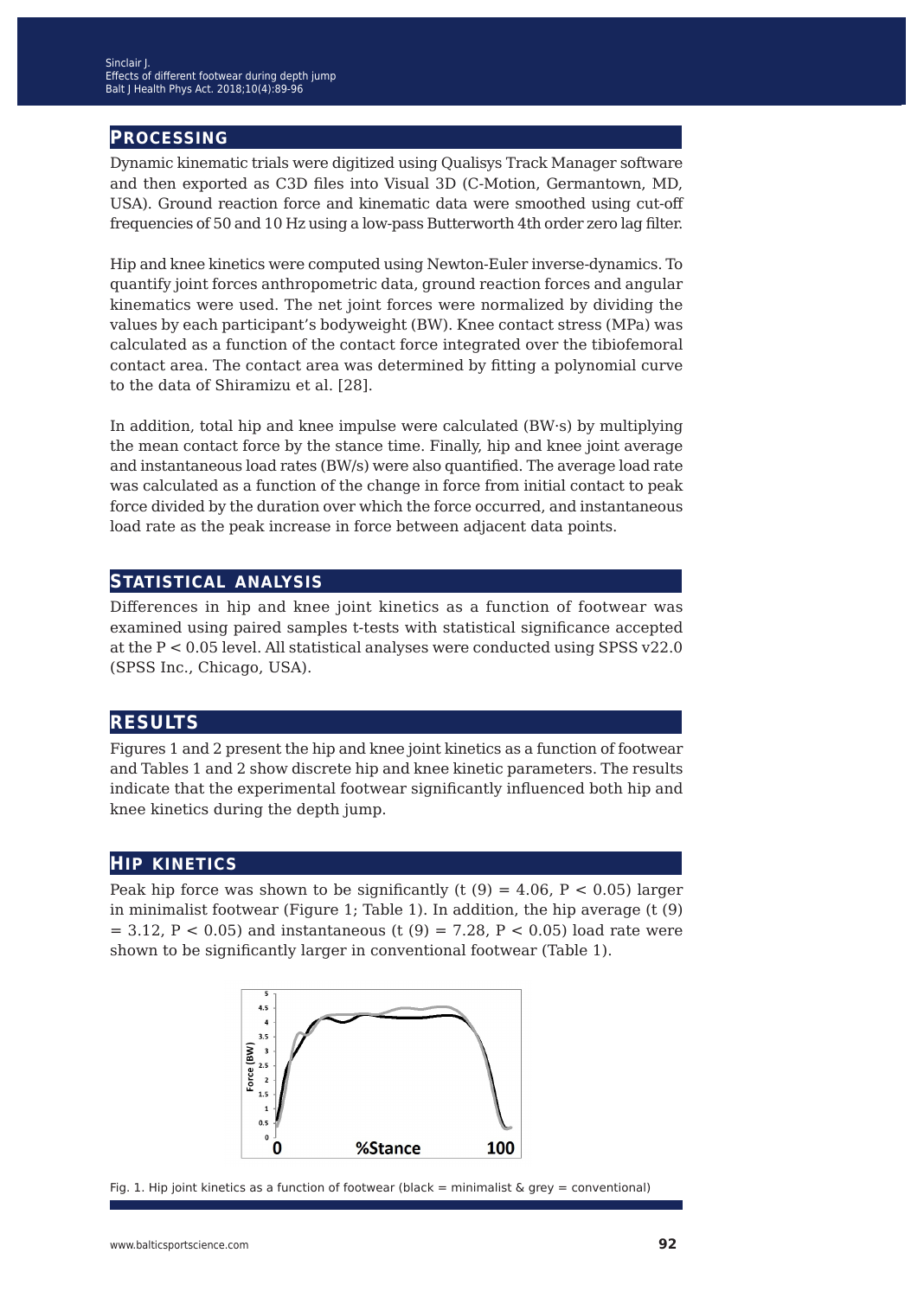Baltic Journal of Health and Physical Activity 2018; 10(4): 89-96 Journal of Gdansk University of Physical Education and Sport e-ISSN 2080-9999 Journal of Gdansk University of Physical Education and Sport e-ISSN 2080-9999

Table 1. Hip joint kinetics as a function of footwear

|                                    | Conventional |       | Minimalist |       |
|------------------------------------|--------------|-------|------------|-------|
|                                    | Mean         | SD    | Mean       | SD    |
| Peak hip force (BW)                | 4.39         | 0.44  | 4.62       | 0.40  |
| Time to hip force (s)              | 0.13         | 0.04  | 0.17       | 0.07  |
| Hip average load rate (BW/s)       | 64.14        | 21.44 | 44.43      | 19.43 |
| Hip instantaneous load rate (BW/s) | 234.06       | 29.83 | 200.80     | 40.19 |
| Hip impulse $(BW\cdot s)$          | 1.47         | 0.18  | 1.45       | 0.16  |

#### **knee kinetics**

Peak knee force was shown to be significantly (t  $(9) = 3.74$ ,  $P < 0.05$ ) larger in minimalist footwear (Figure 2a; Table 2). In addition, peak knee stress was also shown to be significantly (t  $(9) = 3.51$ ,  $P < 0.05$ ) larger in minimalist footwear (Figure 2b; Table 2). Finally, the knee instantaneous (t  $(9) = 11.24$ ,  $P < 0.05$ ) load rate was shown to be significantly larger in conventional footwear (Table 2).



Fig. 2. Knee joint kinetics as a function of footwear (black = minimalist & grey = conventional)

| Table 2. Knee joint kinetics as a function of footwear |  |
|--------------------------------------------------------|--|
|--------------------------------------------------------|--|

|                                     | Conventional |       | Minimalist |       |
|-------------------------------------|--------------|-------|------------|-------|
|                                     | Mean         | SD    | Mean       | SD    |
| Peak knee force (BW)                | 4.46         | 0.61  | 4.74       | 0.54  |
| Time to knee force (s)              | 0.13         | 0.08  | 0.07       | 0.03  |
| Knee average load rate (BW/s)       | 93.33        | 12.78 | 95.71      | 21.78 |
| Knee instantaneous load rate (BW/s) | 265.55       | 23.97 | 198.07     | 30.98 |
| Knee impulse $(BW\cdot s)$          | 1.33         | 0.09  | 1.37       | 0.09  |
| Knee stress (MPa)                   | 16.02        | 1.76  | 16.88      | 1.66  |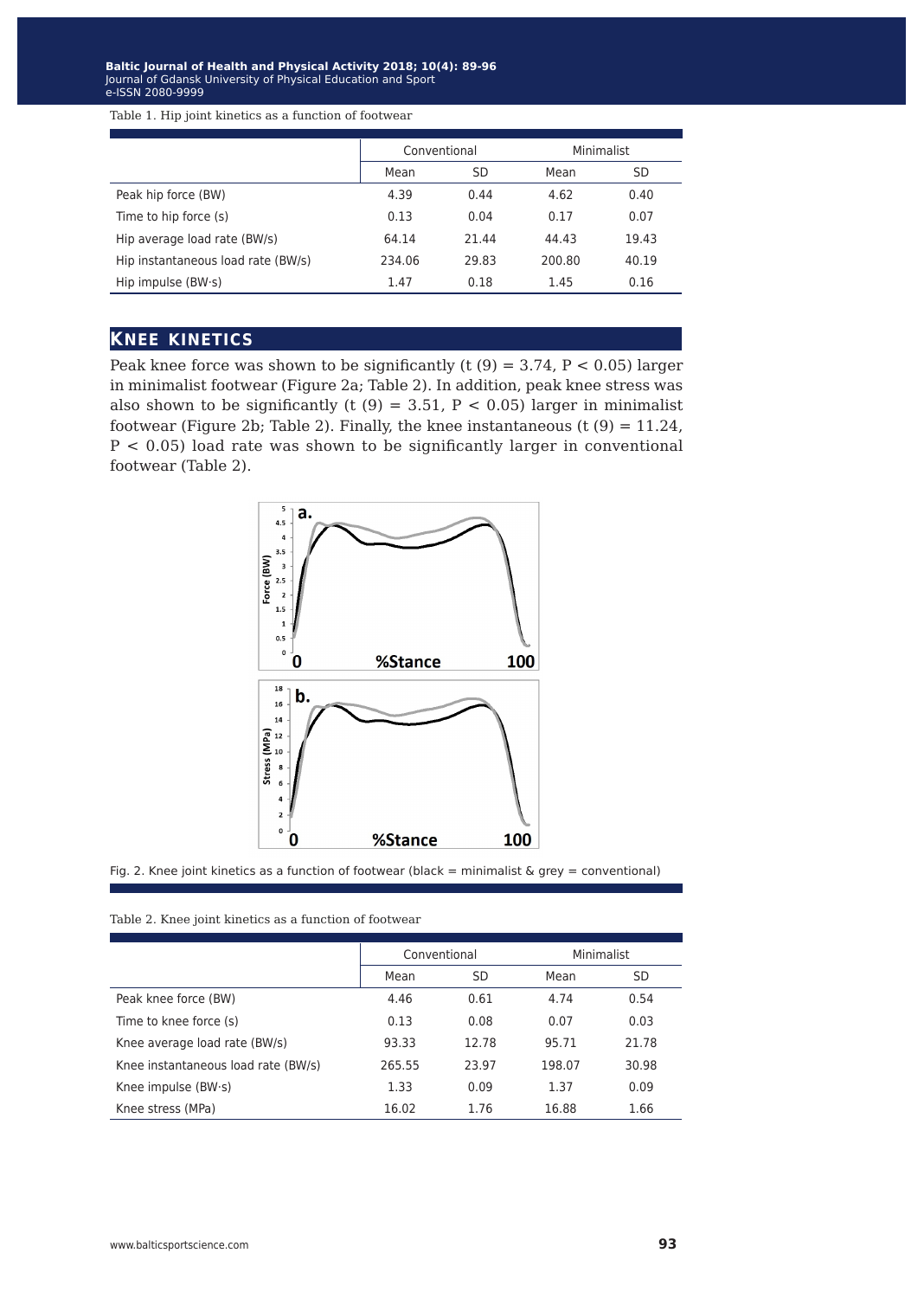## **discussion**

The aim of the current investigation was to examine the effects of minimalist and conventional footwear on hip and knee joint kinetics during maximal depth jumping. This represents the first comparative analysis regarding the influence of minimalist and conventional footwear on hip and knee joint kinetics during depth jumping and may thus be utilized to inform athletes regarding footwear selection.

The first key finding from the current investigation is that peak hip and knee joint forces were shown to be significantly larger in the minimalist in comparison to conventional footwear. This observation opposes the findings of Sinclair et al. [23], who found that minimalist footwear reduced the specific loads experienced at the patellofemoral joint. It is proposed that this divergence relates to the distinct nature of the loading patterns associated with the two knee joint articulations. This finding shows that further investigation of knee loading is required in addition to previous analyses which have habitually investigated only the patellofemoral joint. Given the proposed relationship between excessive joint loading and the aetiology of joint pathology [18, 19], this suggests that minimalist footwear may place athletes at increased risk from chronic hip and knee injuries.

However, this observation is confounded somewhat as the magnitude of the rate of loading at both the hip and knee joints was found to be significantly larger in conventional footwear. It is proposed that this finding relates to the alterations in lower body joint alignment in minimalist footwear during depth jumping [20], which increase the body's propensity for deceleration allowing the peak forces experienced by the musculoskeletal structures to be experienced over a longer duration. This finding may also be important from an injury perspective, as Zadpoor & Nikooyan [29] evidenced that the loading rate and not the magnitude of the peak force was most strongly linked to the aetiology of chronic pathology. Indicating that the rate at which the load is applied may be a more clinically meaningful measure of injury risk than indices of peak load. Leading to the speculation that minimalist footwear may ultimately be most appropriate for those who are susceptible to hip and knee pathologies. However, this must be corroborated using further prospective analyses which specifically investigate joint kinetics before this proposition can be fully substantiated.

A potential drawback of the current work is that only male participants were tested. During landing tasks females athletes have been shown to exhibit altered coronal and transverse plane biomechanics at the hip and knee joints in relation to males [30]. Furthermore, Laporta et al. [22] showed that the biomechanical effects of different footwear during jumping and landing activities were gender dependent. Based on this information, the results of the current investigation cannot be generalized to female athletes, and future analyses should seek to repeat the current analysis using a female sample.

## **conclusions**

Although the effects of different footwear on the mechanics of depth jumping have been investigated previously, the current knowledge regarding the influence of minimalist and conventional footwear on hip and knee kinetics is limited. Therefore, the present study contributes to the current literature base by providing a comprehensive investigation of hip and knee joint loads whilst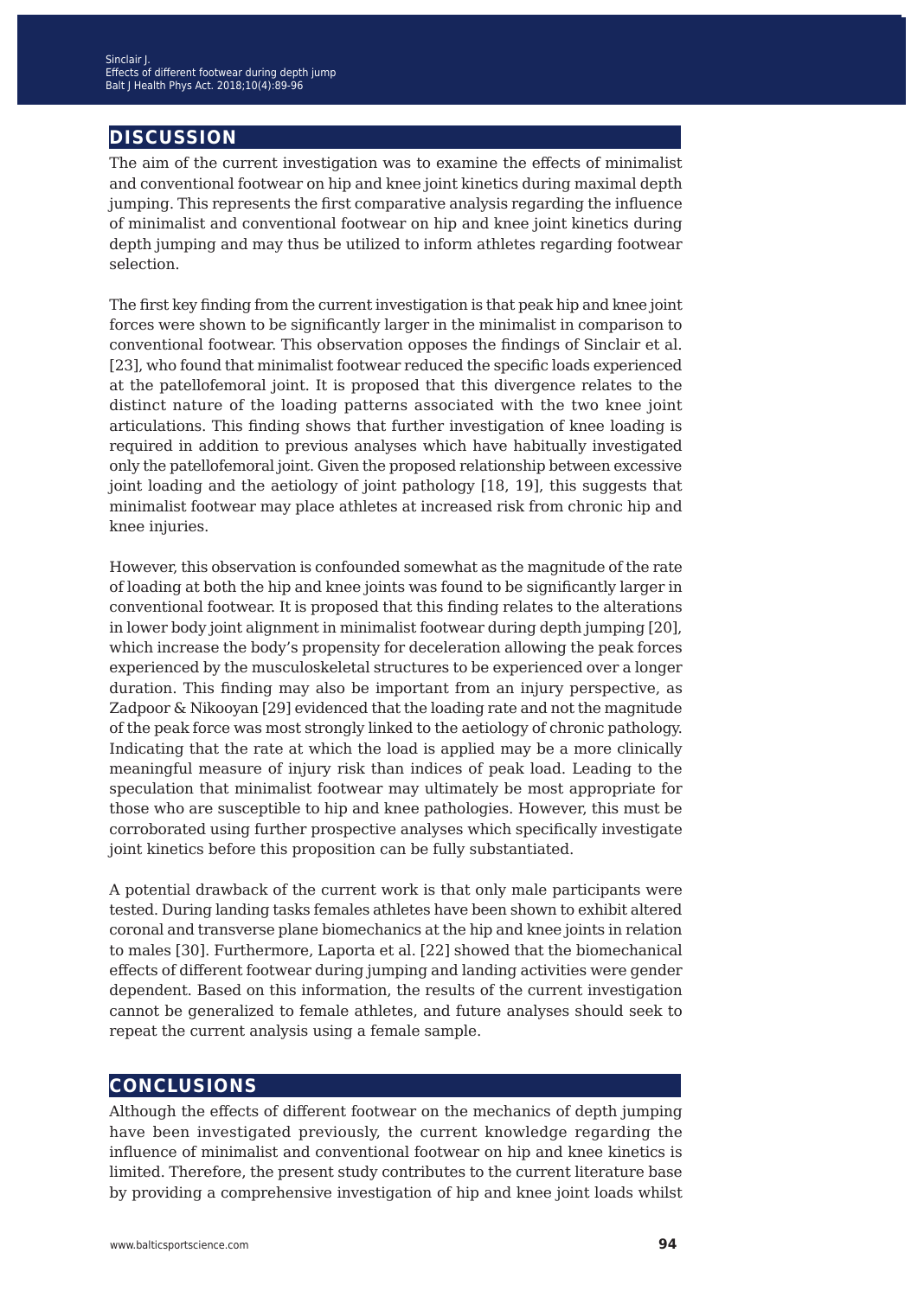Baltic Journal of Health and Physical Activity 2018; 10(4): 89-96 Journal of Gdansk University of Physical Education and Sport Journal of Gdansk University of Physical Education and Sport e-ISSN 2080-9999 e-ISSN 2080-9999

performing depth jumps in minimalist and conventional footwear. The current study showed that peak hip and knee forces were greater in minimalist footwear but that rates of loading were the highest in the conventional condition. Given that the rate at which the load is applied has been advocated as a more clinically meaningful measure of injury risk, the current study shows that minimalist footwear may be the most appropriate for those who are susceptible to hip and knee injuries. However, further prospective work is necessary specifically investigating the rate at which joint kinetics are applied as a risk factor for joint pathology before this proposition can be substantiated.

#### **references**

- [1] Chu DA. Jumping into plyometrics. Champaign, IL: Human Kinetics; 1998.
- [2] Markovic, G. Does plyometric training improve vertical jump height? A meta-analytical review. B J Sports Med. 2007;41:349-355. <https://doi.org/10.1136/bjsm.2007.035113>
- [3] Wilk KE, Voight ML, Keirns MA, Gambetta V, Andrews JR, Dillman CJ. Stretch-shortening drills for the upper extremities: theory and clinical application. J Orthop Sports Phys Ther. 1993;17:225-239. <https://doi.org/10.2519/jospt.1993.17.5.225>
- [4] Chimera, NJ, Swanik KA, Swanik CB, Straub, SJ. Effects of plyometric training on muscle-activation strategies and performance in female athletes. J Ath Train. 2004;39:24-31.
- [5] Hutton RS, Atwater SW. Acute and chronic adaptations of muscle proprioceptors in response to increased use. Sports Med. 1992;14:406-421.<https://doi.org/10.2165/00007256-199214060-00007>
- [6] Adams K, O'Shea JP, O'Shea KL, Climstein M. The effects of six weeks of squat, plyometrics, and squat plyometric training on power production. J App Sport Sci Res. 1992;6:36-41. [https://doi.](https://doi.org/10.1519/00124278-199202000-00006) [org/10.1519/00124278-199202000-00006](https://doi.org/10.1519/00124278-199202000-00006)
- [7] Anderst WJ, Eksten F, Koceja, DM. Effects of plyometric and explosive resistance training on lower body power. Med Sci Sport Ex. 1994;26:S31.<https://doi.org/10.1249/00005768-199405001-00177>
- [8] Harrison AJ, Gaffney S. Motor development and gender effects on stretch-shortening cycle performance. J Sci Med Sport. 2001;4:406-415. [https://doi.org/10.1016/S1440-2440\(01\)80050-5](https://doi.org/10.1016/S1440-2440(01)80050-5)
- [9] Hennessy L, Kilty J. Relationship of the stretch-shortening cycle to spring performance in trained female athletes. J Strength Cond Res. 2001;15:326-331.<https://doi.org/10.1519/00124278-200108000-00011>
- [10] Holcomb WR, Lander JE, Rutland RM, Wilson GD. A biomechanical analysis of the vertical jump and three modified plyometric depth jumps. J Strength Cond Res. 1996:10;83-88. [https://doi.](https://doi.org/10.1519/00124278-199605000-00004) [org/10.1519/00124278-199605000-00004](https://doi.org/10.1519/00124278-199605000-00004)
- [11] Miller J, Hilbert SC, Brown LE. Speed, quickness, and agility training for senior tennis players. Strength Cond. 2001;23:62-66. <https://doi.org/10.1519/00126548-200110000-00017>
- [12] Paasuke M, Ereline J, Gapeyeva H. Knee extensor muscle strength and vertical jumping performance characteristics in pre and postpubertal boys. Pediat Ex Sci. 2001;13:60-69.<https://doi.org/10.1123/pes.13.1.60>
- [13] Potteiger JA, Lockwood RH, Haub MD, et al. Muscle power and fiber characteristic following 8 weeks of plyometric training. J Strength Cond Res. 1999;13:275-279. [https://doi.org/10.1519/00124278-](https://doi.org/10.1519/00124278-199908000-00016) [199908000-00016](https://doi.org/10.1519/00124278-199908000-00016)
- [14] Whittle MW. Generation and attenuation of transient impulsive forces beneath the foot: a review. Gait Posture. 1999;10:264-275. [https://doi.org/10.1016/S0966-6362\(99\)00041-7](https://doi.org/10.1016/S0966-6362(99)00041-7)
- [15] Waryasz GR, McDermott AY. Patellofemoral pain syndrome (PFPS): A systematic review of anatomy and potential risk factors. Dynamic Med. 2008;7:9-23. <https://doi.org/10.1186/1476-5918-7-9>
- [16] Scopp JM, Moorman CT. The assessment of athletic hip injury. Clin Sports Med. 2001;20:647-659. [https://doi.org/10.1016/S0278-5919\(05\)70277-5](https://doi.org/10.1016/S0278-5919(05)70277-5)
- [17] Yang J, Tibbetts AS, Covassin T, Cheng G, Nayar S, Heiden E. Epidemiology of overuse and acute injuries among competitive collegiate athletes. J Ath Train. 2012;47:198-204. [https://doi.org/10.4085/1062-](https://doi.org/10.4085/1062-6050-47.2.198) [6050-47.2.198](https://doi.org/10.4085/1062-6050-47.2.198)
- [18] Miyazaki T, Wada M, Kawahara H, Sato M, Baba H, Shimada S. Dynamic load at baseline can predict radiographic disease progression in medial compartment knee osteoarthritis. Ann Rheum Dis. 2002; 61:617-622. <https://doi.org/10.1136/ard.61.7.617>
- [19] Mavcic B, Iglic A, Kralj-Iglic V, Vengust R. Cumulative hip contact stress predicts osteoarthritis in DDH. Clin Orthop 2008;466:884-891.<https://doi.org/10.1007/s11999-008-0145-3>
- [20] Sinclair J, Toth J, Hobbs SJ. The influence of energy return and minimalist footwear on the kinetics and kinematics of depth jumping in relation to conventional trainers. Kineziologija. 2015;47:11-18.
- [21] Esculier JF, Dubois B, Dionne CE, Leblond J, Roy JS. A consensus definition and rating scale for minimalist shoes. J Foot Ankle Res. 2014;8:1-9.<https://doi.org/10.1186/s13047-015-0094-5>
- [22] LaPorta JW, Brown LE, Coburn JW, et al. Effects of different footwear on vertical jump and landing parameters. J Strength Cond Res. 2013;27:733-737.<https://doi.org/10.1519/JSC.0b013e318280c9ce>
- [23] Sinclair J, Hobbs SJ, Selfe J. The Influence of minimalist footwear on knee and ankle load during depth jumping. Res Sports Med. 2015;23:289-301.<https://doi.org/10.1080/15438627.2015.1040917>
- [24] Cappozzo A, Catani F, Leardini A, Benedeti MG, Della CU. Position and orientation in space of bones during movement: Anatomical frame definition and determination. Clin Biomech. 1995;10:171-178. [https://doi.org/10.1016/0268-0033\(95\)91394-T.](https://doi.org/10.1016/0268-0033(95)91394-T)